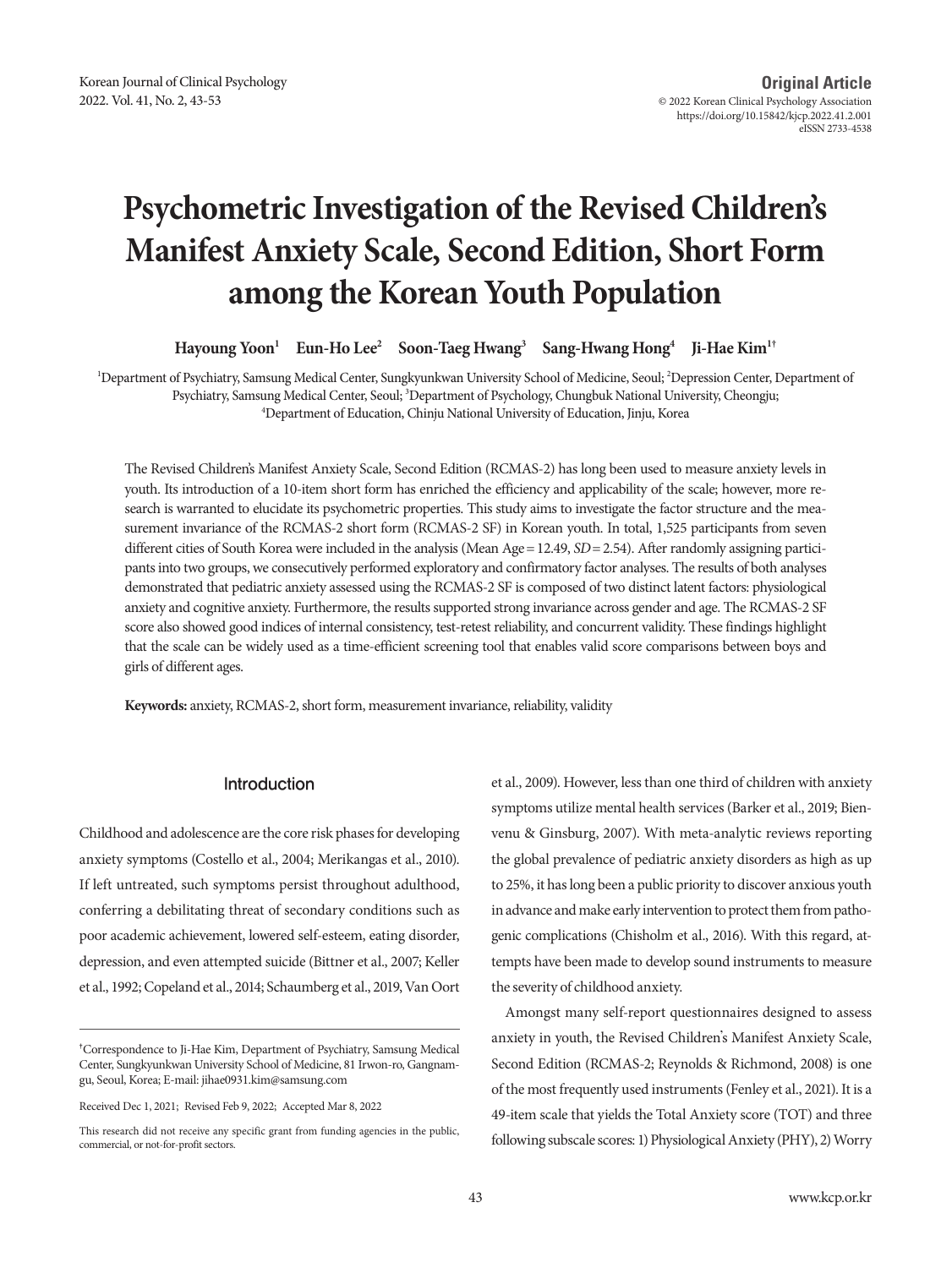Yoon et al.

(WOR), and 3) Social Anxiety (SOC). Several studies have supported its psychometric properties, reporting good internal consistency, test-retest reliability, and construct validity estimates in clinical and nonclinical populations (Ahmad & Mansoor, 2011; Raad, 2013; Mahakwe et al., 2021). It has been translated into diverse languages and is widely used to screen out anxious children or measure therapeutic effects in relieving anxiety (Gaesser & Karan, 2017; McEvoy et al., 2019; Zhou et al., 2019).

One of the most compelling advantages of RCMAS-2 is indeed its 10-item short form (RCMAS-2 SF; Reynolds & Richmond, 2008). The length of a self-report is of paramount importance to its usability (Ahlen et al., 2018; Ebesutani et al., 2012). Short forms provide several advantages over lengthy questionnaires because the latter causes response bias and measurement error by making a respondent more inattentive and careless (Billieux et al., 2012; Li & Lopez, 2007). Some findings also emphasize that too many items lower the completion rate, ultimately resulting in information loss (Rolstad et al., 2011). In light of these circumstances, the short form total anxiety score (SF-TOT) of the RCMAS-2 is suggested as a competent alternative to the original TOT of 49-items, and its correlation coefficient was reported as high as .90 (Reynolds & Richmond, 2008).

Despite its widespread use, research on the RCMAS-2 SF is scarce. There are only three rudimental studies that examined the psychometric properties of the scale. Once the one-factor model was initially suggested and conceptualized as reflecting general manifest anxiety by Lowe (2015a), two confirmatory factor analysis (CFA) studies examined the unidimensionality of the scale (Lowe, 2015b; Lowe & Ang, 2016). The results achieved adequate fit; however, the limited age-range and cultural background of the prior study participants highlight the necessity of an additional examination on the dimensionality underlying the RCMAS-2 SF. Notably, the one-factor model was supported exclusively among American students or English-speaking youth population; thus, it remains unclear whether a consistent factor structure would be observed in cultures where verbal expressions and social acceptance on anxiety symptoms are different.

Culture is indeed a potential candidate that can cause factorial invariance of pediatric anxiety across studies. Few studies have documented such cultural disparities (Chan & Leung, 2015; Varela & Biggs, 2006). For example, data on collectivism-oriented Latin American children showed a different factor structure for the RC-MAS than their individualistic European American counterparts. Likewise, a study on Hong Kong adolescents whose culture exerts a high amount of restraint over one's expression of anxiety failed to replicate the original five-factor structure of the Screen for Child Anxiety Related Emotional Disorders (SCARED). The authors argue that such a gap may stem from different social norms and parenting attitudes that wield a strong influence on children's development and expression of anxiety (Pina et al., 2009; Weisz et al., 1987; Valera & Hensley-Maloney, 2009). More specifically, collectivistic cultures that emphasize self-restraint may lead children to express their anxiety in forms of internalizing problem (e.g., shyness, worry) whereas externalizing symptoms (e.g., crying out, anger) may are more linked to individualistic cultures (Weisz et al., 1987; Weitkamp & Seiffge-Krenke, 2019). Another potential suggestion is that children in collectivistic culture may exhibit their anxiety as a somatic symptom because the culture and controlling parents place more importance on the suppression of psychological problems and community harmony than individualistic cultures do (Kim et al., 2019).

Furthermore, a wealth of studies has yielded strong supports for the multi-dimensionality of childhood anxiety. Unlike studies that uniformly propose a single factor underlying the RCMAS-2 SF, no study on the original 49-item RCMAS-2 has claimed to have one factor; instead, researchers have generally suggested a five-factor model with three distinct anxiety subscales and two validity subscales. Studies conducted in Asian countries, in particular, seem to converge into a four-factor model that incorporates two Defensiveness factors, the PHY factor, and one other factor that integrates both the WOR and SOC items (Cha et al., 2020; Raad, 2013; Wu et al., 2016; Zhu & Lowe, 2018). In addition, researches on other questionnaires on childhood anxiety, such as Spence Children's Anxiety Scale (SCAS) and the Youth Anxiety Measure for DSM-5 (YAM-5) have repeatedly supported multidimensional factor structures that reflect complex facets of childhood anxiety (Hale et al., 2011; Simon et al., 2017; Spence et al., 2003). Therefore, it is necessary to examine alternative models other than the one-factor model for the RC-MAS-2 SF to reconfirm whether the scale is composed of a single factor that is less supported by the literature.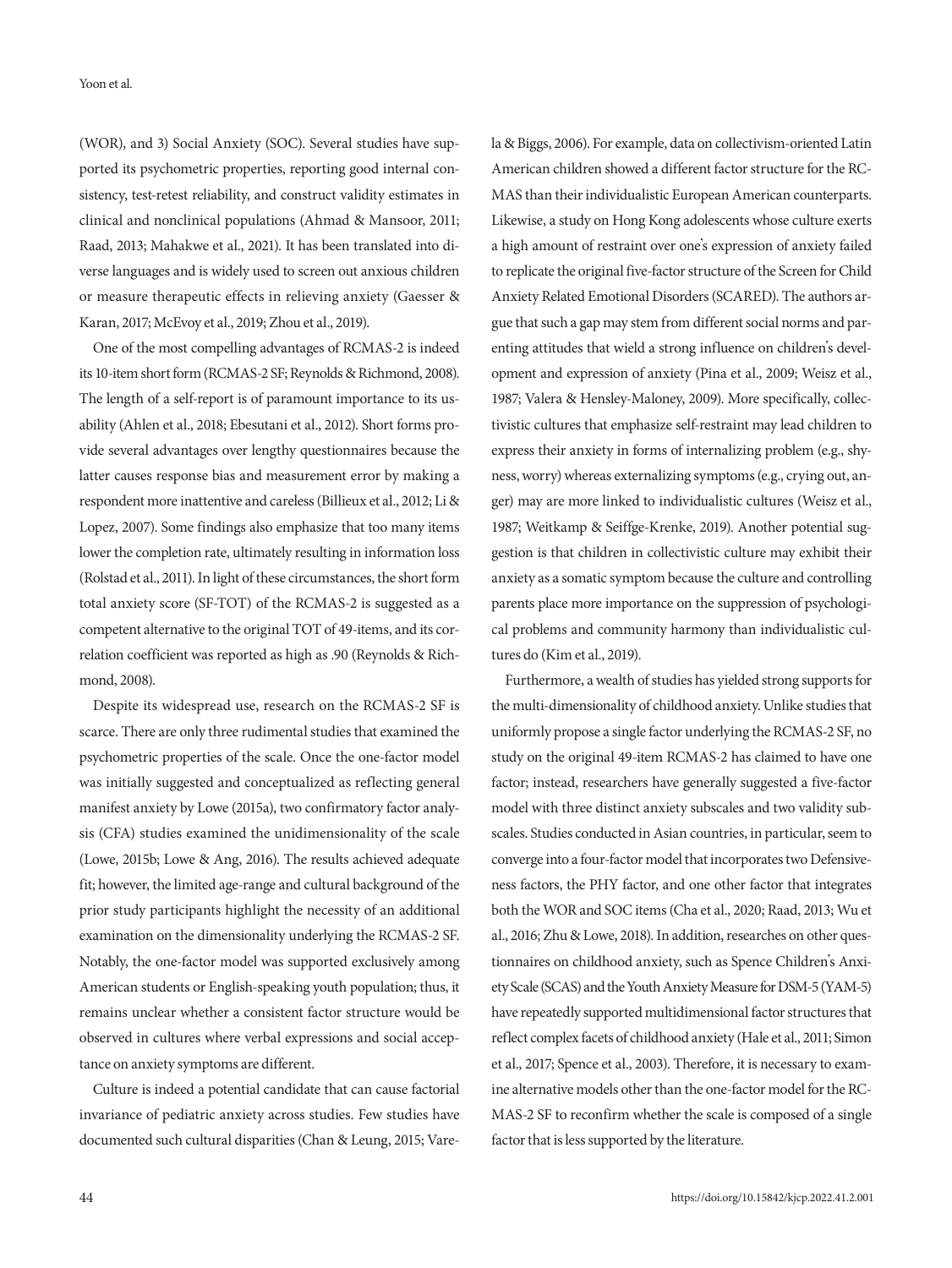Meanwhile, the RCMAS-2 SF, is commonly used to compare anxiety levels among youth. Yet, to ensure whether the differences in summary statistics denote true gender or age effects, measurement invariance (MI) must be tested prior to the utilization of the scale (Cheung & Rensvold, 2002; Meredith, 1993; Van de Schoot et al., 2012). Since the response tendency can vary systematically depending on how different groups interpret each item, the confirmation of a unified interpretation by respondents is important. Hence the establishment of MI in RMCAS-2 SF is also needed to argue for age and gender differences in the youth.

Building on the recommendations and limitations aforementioned in the literature, the current study aimed to elucidate the factors underlying pediatric anxiety in Korean community-dwelling sample using the RCMAS-2 SF and to examine if any factors contribute to the measurement invariance of the instrument. Specifically, we firstly examined the factor structure of the RCMAS-2 SF using exploratory factor analysis (EFA) and CFA. Considering the lack of prior studies, we not only examined one factor but also inspected the validity of two and three factor structures. We then investigated the reliability and validity of the scale by calculating Cronbach's alpha, the test-retest reliability index, and correlation coefficients with other measures of childhood psychopathology. Furthermore, we examined the measurement invariance of the RCMAS-2 SF across gender and age.

# Chungbuk National University (CBNU-201708-SB-503-01). The process of translation and validation into Korean has been well documented by Cha et al. (2020). A community sample of 1,565 youth aged 8 to 18 years was recruited from seven different cities in South Korea, hence enabling a nationwide study. All the participants provided written consent after the purpose and ethical considerations of the study were addressed. Among 1,565 students, ten cases with missing demographic data were firstly excluded. Questionnaires were considered incomplete if 1) more than five items (>10% of total 49 items) in RCMAS-2 or 2) any of the RCMAS-2 SF items were left unanswered. All the incomplete responses were excluded from further analysis. As a result, a total of 1,525 participants (*M*=12.49, *SD* =2.54) with 651 boys (42.7%) and 874 girls (57.3%) were included in the final sample. These participants were then randomly assigned into either the EFA or CFA group. No significant differences were observed in any of the demographic variables between the groups. The statistics are presented in Table 1.

Furthermore, a subset of 191 participants (*M*=11.27, *SD*=1.57) was analyzed in a test-retest analysis because they completed a second administration of the RCMAS-2 two weeks after the first administration. Furthermore, a total of 799 students with a mean age of 10.89 (*SD* =1.32) also completed Spielberger's State-Trait Anxiety Inventory for Children (STAIC) and Children's Depression Inventory 2 (CDI 2) for the test of concurrent validity.

# Method

#### **Participants**

The study protocol was approved by the Institutional Board of

**Table 1.** *Demographic Characteristics of Participants* 

#### Measures

Revised Children's Manifest Anxiety Scale, Second Edition (RCMAS-2)

The RCMAS-2 is a self-report inventory that assesses anxiety lev-

|                                        | Total $(N=1,525)$ | Group1 EFA $(n=785)$ | Group2_CFA $(n=740)$ | $t/\chi^2$ | p    |
|----------------------------------------|-------------------|----------------------|----------------------|------------|------|
| Age, mean $(SD)$                       | 12.49(2.54)       | 12.49(2.51)          | 12.50(2.56)          | .062       | .950 |
| Gender, No. (% of Female)              | 874 (57.31)       | 452 (57.60)          | 422 (57.02)          | $-.218$    | .828 |
| School, No. (% of Elementary students) | 929 (60.92)       | 477 (60.76)          | 452 (61.08)          | $-.127$    | .899 |
| PHY, mean (SD)                         | 3.21(2.59)        | 3.24(2.63)           | 3.19(2.54)           | $-.379$    | .704 |
| WOR, mean (SD)                         | 6.01(4.34)        | 5.99(4.40)           | 6.03(4.28)           | .186       | .852 |
| SOC, mean (SD)                         | 2.74(2.82)        | 2.77(2.91)           | 2.71(2.71)           | $-.397$    | .692 |
| TOT, mean (SD)                         | 11.97(8.69)       | 12.00(8.93)          | 11.93(8.44)          | $-.149$    | .882 |
| SF-TOT, mean (SD)                      | 3.24(2.70)        | 3.29(2.75)           | 3.18(2.64)           | $-.773$    | .440 |

*Note*. PHY = Physiological Anxiety score; WOR = Worry score; SOC = Social Anxiety score; TOT = Total Anxiety score; SF-TOT = Short Form Total Anxiety score.

 $*p$  < .05.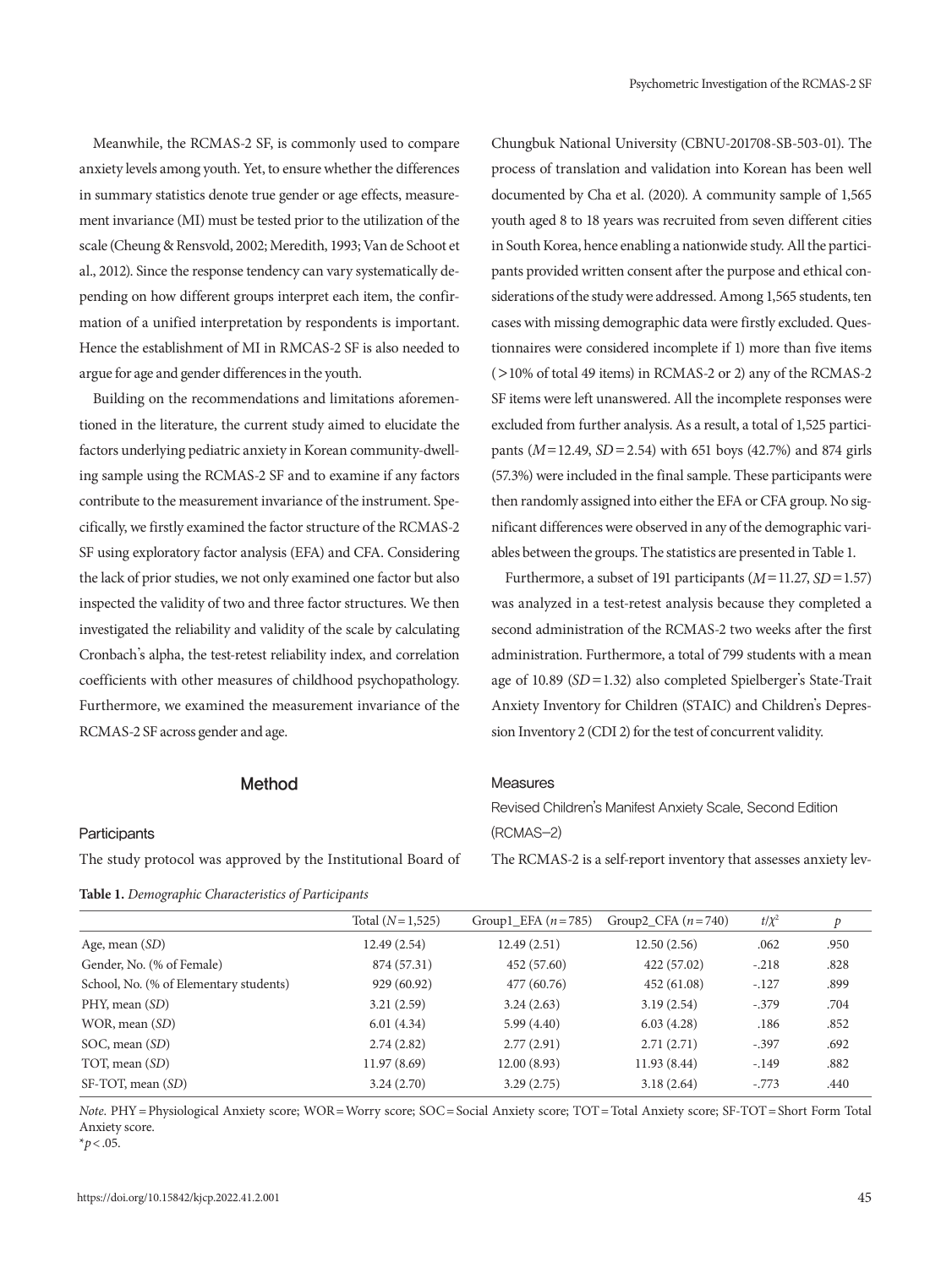**Table 2.** *Factor Solution for K-RCMAS-2 SF Items and Loadings*

| Item                                                     |         | Factor  |  |  |
|----------------------------------------------------------|---------|---------|--|--|
|                                                          |         | PHY COG |  |  |
| 1. Often I feel sick in my stomach                       | .698    | .002    |  |  |
| 2. I am nervous                                          | .505    | .212    |  |  |
| 5. I have too many headaches                             | .743    | $-.067$ |  |  |
| 7. I wake up scared sometimes                            | .322    | .141    |  |  |
| 3. I often worry about something bad happening to me     | .427    | .496    |  |  |
| 4. I fear other kids will laugh at me in class           | $-.040$ | .944    |  |  |
| 6. I worry that others do not like me                    | .150    | .816    |  |  |
| 8. I get nervous around people                           | .145    | .510    |  |  |
| 9. I feel someone will tell me I do things the wrong way | .115    | .772    |  |  |
| 10. I fear other people will laugh at me                 | $-122$  | 1.022   |  |  |

*Note*. PHY = physiological anxiety score for short form; COG = cognitive anxiety score for short form.

els in children aged 6-19 years (Reynolds & Richmond, 2008). The scale comprises 49 items to which the child must respond in a yes/ no manner. This study used TOT along with three other subscales, namely PHY, WOR, and SOC. Furthermore, we calculated SF-TOT by adding up the number of 'yes' responses for the first ten items inRCMAS-2 as the manual recommends (Reynolds & Richmond, 2008). The contents of each item are listed in Table 2. The internal consistency of the SF-TOT in the Korean normative data was good ( $\alpha$ =.92). In the current sample, Cronbach's alpha was within the acceptable range ( $\alpha$  = .79).

Spielberger's State-Trait Anxiety Inventory for Children (STAIC)

The State-Trait Anxiety Inventory for Children includes two separate 20-item scales that measure life-long enduring tendencies (trait version) and transitory (state version) level of childhood anxiety, respectively (Cho & Choi, 1989; Spielberger et al., 1973). However, since manifest anxiety of the RCMAS was originally conceptualized as a time-stable anxious disposition that indicate underlying emotional conflict or repressed feelings, the fluctuating nature of the STAIC state version was considered to not correspond to RC-MAS-2 SF (Saviola et al., 2020; Schisler et al., 1998). Thus, we decided to use the trait version exclusively as trait anxiety is assumed to be a chronic tendency that determines individual differences in coping with external threats. The items specifically ask about the degree to which anxiety is felt in general and are rated on a 3-point Likert scale (1 to 3). The total score ranges from 20 to 60, with higher scores indicating greater severity of anxiety. The internal consistency of the STAIC in the current sample was good ( $\alpha$ =.91).

#### Children's Depression Inventory, Second Edition (CDI 2)

Anxiety and depressive disorders are known as the most typical childhood internalization disorders (Strauss et al., 1988; Chorpita et al., 2000; Garber & Weersing, 2010; Zahn-Waxler et al., 2000). Several recent studies with the latest technologies such as network analysis posit that their boundary is rather vague (Boschloo et al., 2016; McElroy et al., 2018). In similar vein, as the importance of a dimensional approach toward psychopathology is increasingly emphasized, we tried to confirm the concurrent validity of the RCMAS-2 SF using CDI 2 (Kim et al., 2018; Kovacs, 2010) to examine if it can soundly measure children's internalization symptoms. The CDI 2 is a self-report questionnaire that assesses the level of depressive symptoms in children aged 7-17 years. It consists of 28 items; each of which offers three descriptive sentences that represent different levels of symptoms. The total score ranges from 0 to 56 and demonstrates strong internal consistency in the Korean normative data ( $\alpha$  = .85). In this study, the scores exhibited good reliability ( $\alpha$  = .84).

#### Data Analysis

A series of analyses on demographic data are performed in R version 4.0.0 (R Core Team, 2020) using "dplyr" (Wickham et al., 2019). To determine the number of factors to retain in EFA, we conducted a parallel analysis utilizing the "psych" package in advance (Revelle, 2015). We consecutively carried out EFA and CFA to randomly assigned groups with the "lavaan" package (Rosseel, 2012). As the scale is an ordered-categorical measure whose values are simultaneously dichotomous yet hierarchical, we applied the weighted least square mean and variance adjusted chi-square (WLSMV) estimator with Geomin oblique rotation for the parameter estimation (Flora & Curran, 2004; Muthén, 1984; Muthén & Muthén, 2012). Since chi-square test of model fit is highly sensitive to the sample size, we used sample size-free indices, namely the comparative fit index (CFI), the Tucker-Lewis index (TLI), and the root mean square error of approximation (RMSEA) values. As in line with common standards, the goodness of fit was evaluated using the following robust criteria: CFI  $\geq$  .95, TLI  $\geq$  .95, and RMSEA ≤.08 (Hu & Bentler, 1999).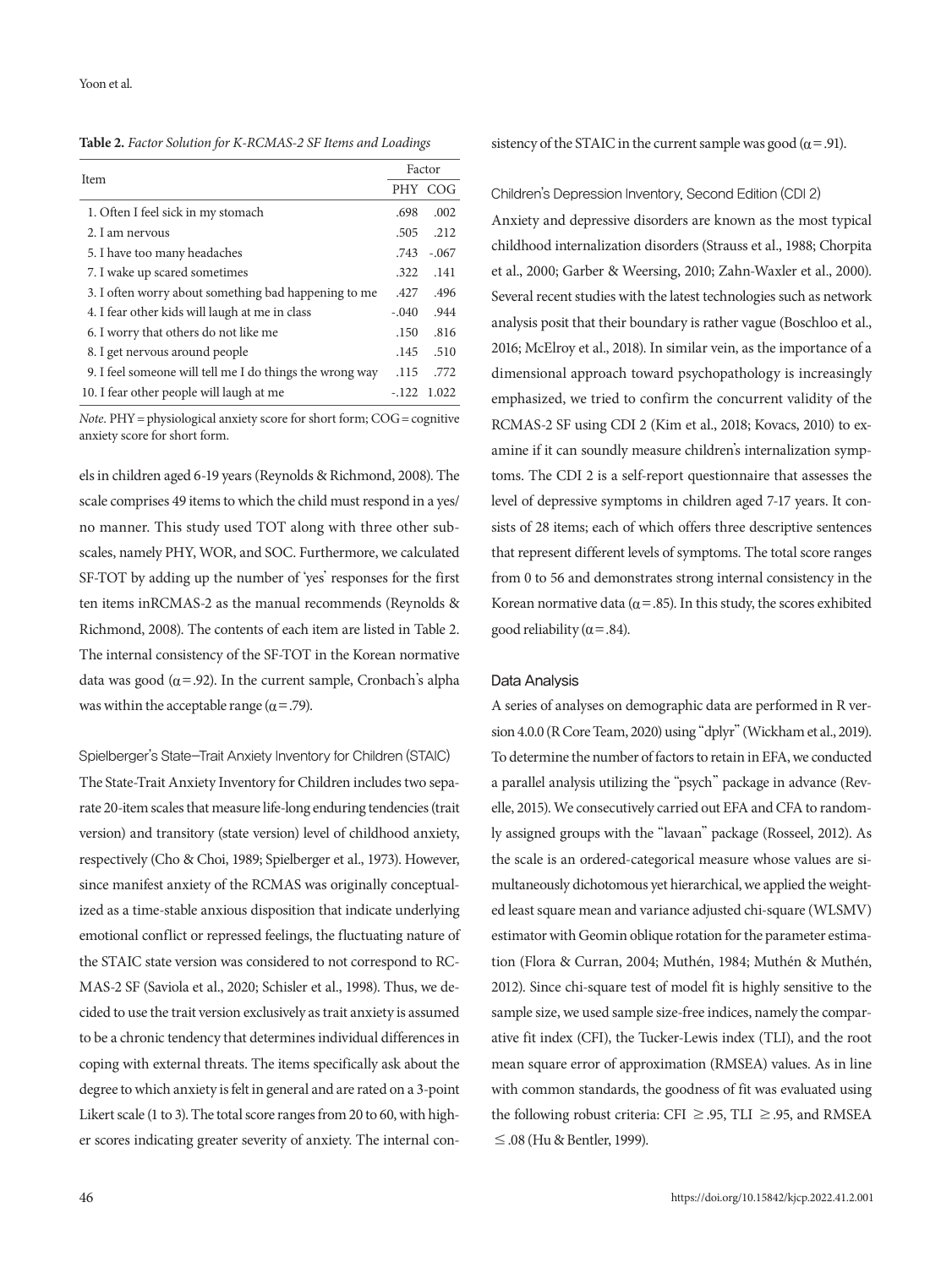To test the measurement invariance of the scale, three models that gradually increase the invariance stringency, specifically (a) configural, (b) metric, and (c) scalar models, were estimated using the lavaan package (Rosseel, 2012). Each model was compared with its preceding simpler model with the chi-square difference test. However, since it bears the same inherent issue of the sample size-dependent aspect that amplifies the magnitude of negligible model differences, we report chi-square values but make decisions depending on change values in CFI and RMSEA, (Chen, 2007). This implies that the difference in each index lesser than .01, .015, and .03, respectively, was used to reject the more parsimonious model and proceed with the next comparison. As for the test of measurement invariance across age, we dichotomized our participants into two groups: elementary school children (aged 8–13) and secondary school adolescents (aged 14–19). Moreover, we tested partial invariance when significant fit-indices disparity between preceding and subsequent models were found.

Internal consistency was evaluated using Cronbach's alpha to assess the reliability of the scale. The test-retest reliability of the scale was also examined using Pearson correlation. For the test of concurrent validity, the correlation between SF-TOT and other proxies of childhood anxiety and depression severity, namely, STAIC and CDI 2 were investigated.

#### **Results**

#### Factor Analysis

Based on the results of the parallel analysis, which recommended retaining up to three factors, models with one-, two-, and threefactor structures were examined using EFA. According to the robust criteria, the unifactorial model exhibited an unacceptable

| Model          |  | df RMSEA (90% CI) CFI               | TLI  |
|----------------|--|-------------------------------------|------|
| 1-factor model |  | $235.512*$ 35 .085 (.075-.096) .965 | .955 |
| 2-factor model |  | 45.667* 26 .031 (.015-.046) .997    | .994 |
| 3-factor model |  | 26.005* 18 .024 (.000-.043) .999    | .997 |

*Note*. RCMAS-2 SF = Revised Children's Manifest Anxiety Scale, Second Edition Short Form; *df*= degree of freedom; RMSEA= Root Mean Square Error of Approximation; CI = Confidence Interval; CFI = Comparative Fit Index; TLI = Tucker-Lewis Index.

 $*p$  < .05.

model fit. By contrast, statistics for the two-factor model suggested a good fit. The fit indices of the three-factor model were also in a good range, but the inspection of the item loadings on each factor was inconsistent with theory and previous suggestions. In particular, item 7 ("I wake up scared sometimes") loaded on WOR but not PHY. Furthermore, Item 9 ("I feel someone will tell me I do things the wrong way") loaded on WOR and SOC simultaneously, making the patterns of item loadings less clear compared to the preceding models. The two-factor model was selected as the best fit concerning the parsimony of the structure and item loadings. Such model was again verified to be appropriate in the results of the CFA performed on separate subgroups. The fit indices for estimated models of the RCMAS-2 SF are shown in Tables 3 and 4.

The standardized factor loadings for two-factor model are demonstrated in Table 2. After carefully examining the semantic contents and cultural backgrounds of the items, we found out that the first factor embraced the same items (items 1, 5, and 7) as the original PHY did. Yet, item 2 ("I am nervous") was newly added to PHY in the current study. This was rather interesting because the item was previously classified as the WOR domain in the literature (Reynolds & Richmond, 2008). Meanwhile, we designated the second factor as Cognitive Anxiety (COG) since it included items representing cognitive concerns about the future and social settings, integrating items originally included in WOR and SOC. The factor correlation was found to be .425, indicating a moderate positive association between PHY and COG. No item exhibited factor loading less than .30. Item 3 ("I often worry about something bad happening to me") had cross-loadings larger than .30 but were kept as a COG item due to structural and cultural considerations.

#### Measurement Invariance across Gender and Age

All the fit indices of the model fit regarding measurement invari-**Table 3.** *Results of Exploratory Factor Analysis for K-RCMAS-2 SF* ance are demonstrated in Table 5. As shown, the minor fit changes

**Table 4.** *Result of Confirmatory Factor Analysis for K-RCMAS-2 SF*

| Model                  |    | df RMSEA (90% CI) CFI TLI    |  |
|------------------------|----|------------------------------|--|
| 2-factor model 107.928 | 34 | .054 (.043 – .066) .986 .982 |  |

*Note*. RCMAS-2 SF = Revised Children's Manifest Anxiety Scale, Second Edition Short Form; *df*= degree of freedom; RMSEA= Root Mean Square Error of Approximation; CI = Confidence Interval; CFI = Comparative Fit Index; TLI = Tucker-Lewis Index.

 $*p$  < .05.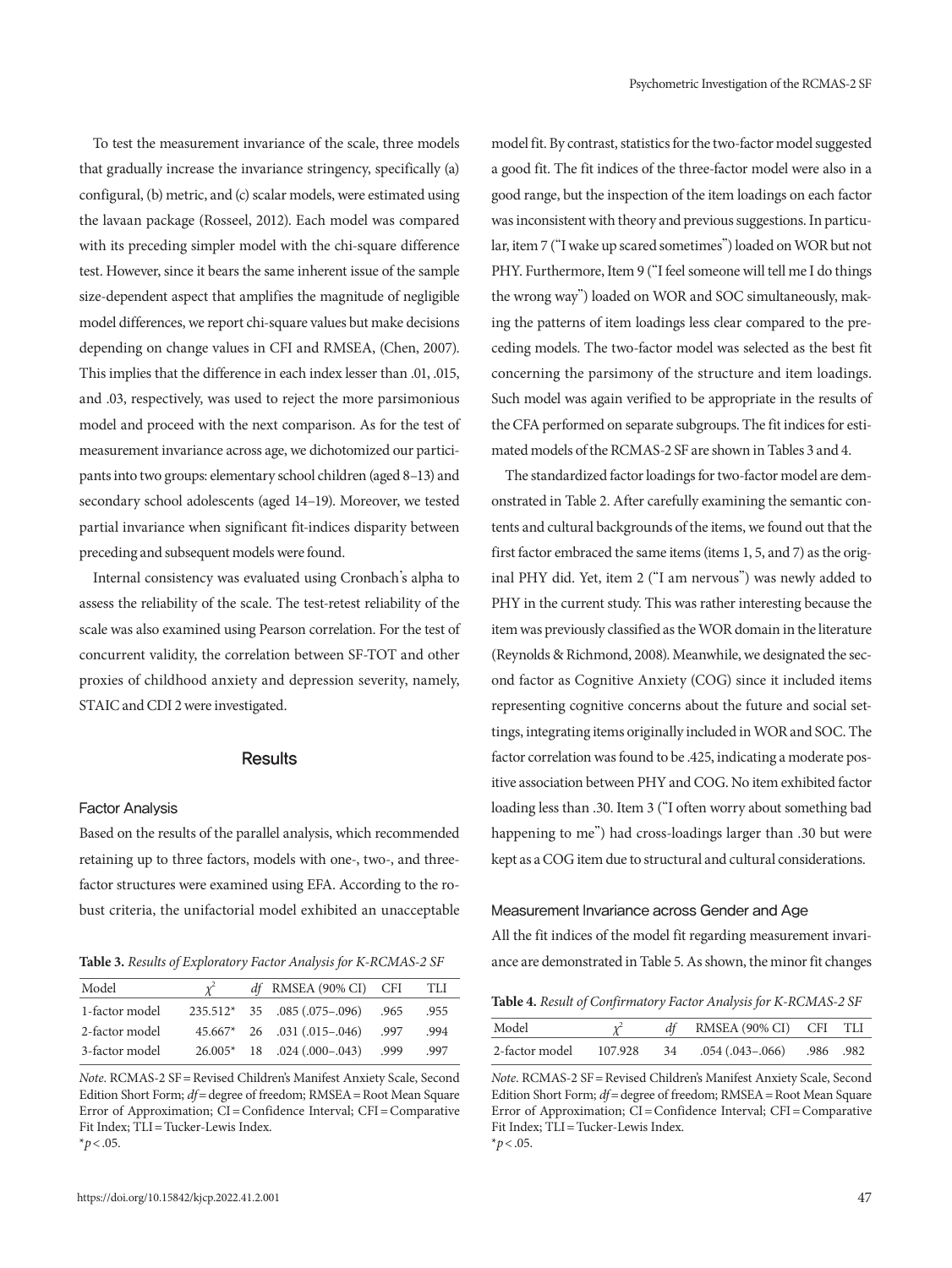|        | Model         |         | df | <b>CFI</b> | $\triangle CFI$   | <b>RMSEA</b> | <b>ARMSEA</b> |
|--------|---------------|---------|----|------------|-------------------|--------------|---------------|
| Gender | 1. Configural | 141.808 | 68 | .986       |                   | .054         |               |
|        | 2. Metric     | 141.579 | 76 | .988       | .002              | .048         | .006          |
|        | 3. Scalar     | 152.559 | 74 | .985       | .003              | .054         | .006          |
| Age    | 1. Configural | 155.457 | 68 | .985       |                   | .059         |               |
|        | 2. Metric     | 162.214 | 76 | .985       | .000 <sub>l</sub> | .055         | .004          |
|        | 3. Scalar     | 169.525 | 74 | .983       | .002              | .059         | .004          |
|        |               |         |    |            |                   |              |               |

**Table 5.** *Goodness-of-Fit Indices and Model Comparisons for Measurement Invariance across Gender and Age*

*Note*. *df*= degree of freedom; RMSEA = Root Mean Square Error of Approximation; CFI = Comparative Fit Index.

in CFI and RMSEA between configural, metric, and scalar models supported strong invariance across gender. Strong measurement invariance was also observed for age, implying that the factor structure, item loadings, and item thresholds of the RCMAS-2 SF were invariant across boys and girls of divergent ages.

#### Reliability and Validity of the RCMAS-2 SF

The internal consistency of the SF-TOT measured using Cronbach's alpha was satisfactory ( $α = .79$ ). This was comparable to the original RCMAS-SF in the normative sample  $(\alpha = .92)$  (Reynolds & Richmond, 2008). The examination of the item-total correlation exhibited that, with a range of .39 to .72, each item similarly contributed to the SF-TOT. Furthermore, the RCMAS-2 SF demonstrated a good two-weeks test-retest reliability, *r*=.80, *p*<.05. We then examined the concurrent validity of the SF-TOT based on the correlation coefficients between the STAIC-T and CDI 2. The results indicated strong correlations, *r*=.70, *p*<.05, *r*=.83, *p*<.05, respectively.

#### **Discussion**

This study validated the validation of the 10-item RCMAS-2 SF. Concerning the large body of literature that underscores crosscultural differences and the complexity of pediatric anxiety, we explored the factor structure of the RCMAS-2 SF to shed light on the question whether the scale is solely composed of a single factor. Our analyses suggest that the two-factor structure is an optimal representation of the items in the RMCAS-2 SF, thus providing a broader understanding of the childhood anxiety and its measurement. Furthermore, the result exhibited satisfactory coefficients of reliability, validity, and measurement invariance across both gender and age.

Most notably, the anxiety of children and adolescents measured by RCMAS-2 SF was not unidimensional. The results highlight that physiological anxiety should be considered as a construct independent of cognitive anxiety that incorporates worry and social concerns. The concept goes along the lines of the traditional information-processing theory of anxiety that proposes physiological arousal and cognitive bias as two principal features of anxious youth (Chorpita et al., 2000; Daleiden & Vasey, 1997; Lau & Waters, 2017). According to the theory, the cognitive component represents the interpretation bias of taking neutral or ambiguous situation as threatening stimuli (Creswell et al., 2005). Physiological component, on the other hand, is reflective of autonomic respondence of nervous system to threats such as increased blood pressure, elevated body temperature, discomfort within gastrointestinal system, and headache. These two markers of anxiety have been used as a proxy for the measurement of the efficacy of cognitive behavioral therapy on youth anxiety (Krebs et al., 2018). For instance, cognitive restructuring which challenges catastrophic thinking concerning threats and relaxation techniques for physiological arousal are two major non-pharmacological go-to techniques for anxiety relief (Beard et al., 2012; Reuland & Teachman, 2014). As a result, our data provide grounds for the creation of composite PHY and COG subscale scores that can be beneficial in research settings where the evaluation of the therapeutic effect of anxiety-CBT is needed.

Despite the separation of PHY, WOR and SOC were still combined as a single factor. One possible explanation for this convergence may arise from the semantic similarity between the items. For example, item 6 ("I worry that others do not like me") and item 8 ("I get nervous around people") were developed as WOR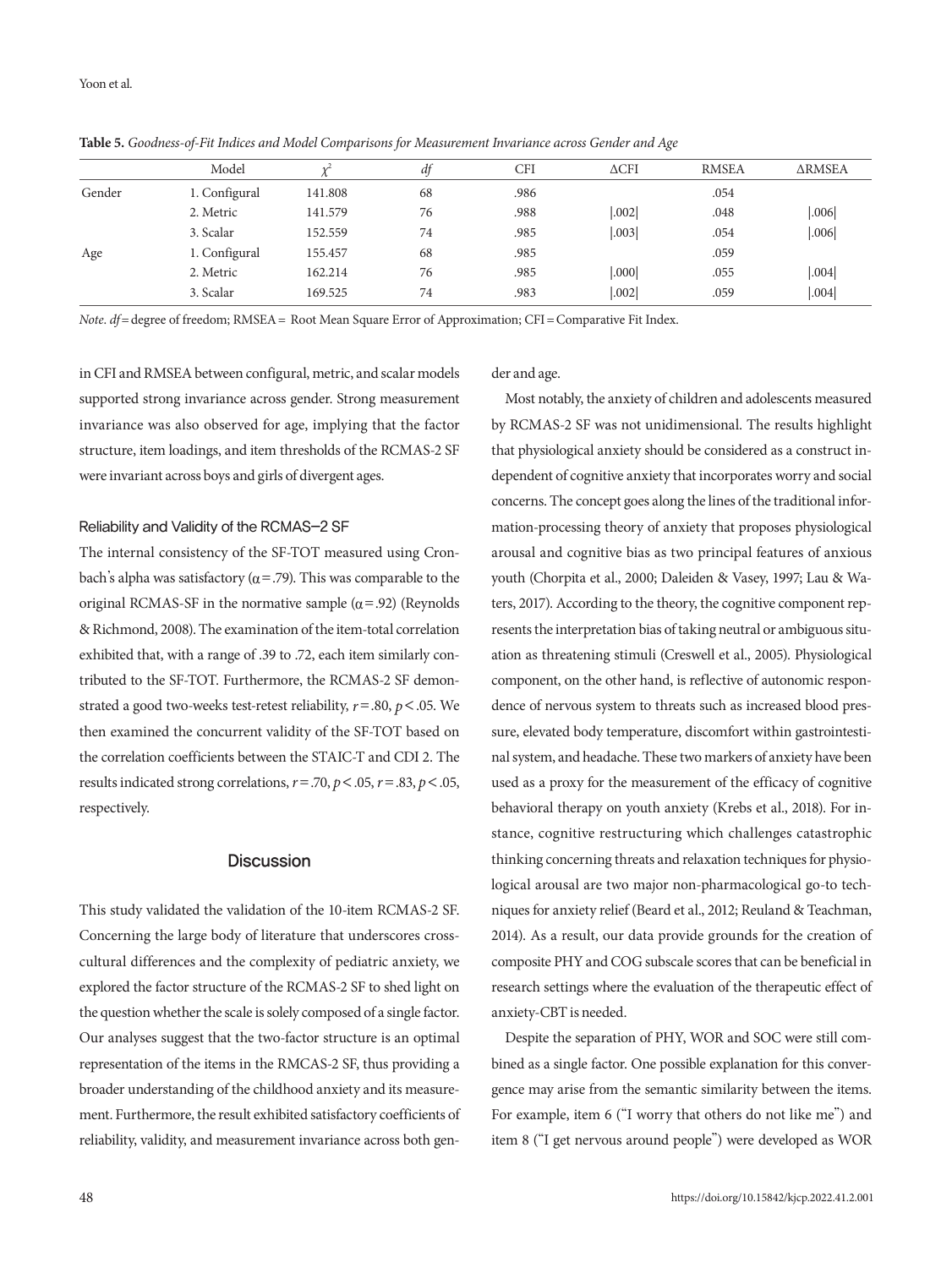items but their contextual meanings are very similar to that of SOC items (e.g., item 10 "I fear other people will laugh at me"). Besides, social anxiety intrinsically holds a worrying-nature because individuals with social anxiety engage in anticipatory concerns and post-event rumination (Clark & Wells, 1995; Rachman et al., 2000; Wells, 1995). In support of this, worry scores are found to be powerless in differentiating children with a generalized anxiety disorder from those with a social anxiety disorder (Whitmore, 2014). Furthermore, more than half of the children and adolescents with generalized anxiety disorder as their primary diagnosis have a comorbid social anxiety disorder (Holmes et al., 2014; Walkup et al., 2008). Hence, it seems logical that WOR and SOC remain as united construct whereas PHY was found to be a separate entity.

The item-level interpretation of the result was also notable. It is interesting that item 2 ("I am nervous") was previously included in WOR but is now newly incorporated into the PHY construct. Although speculations remain to be examined, this may reflect the tendency of Asian parents who are more likely to accept somatic symptoms, such as stomachache or headache, rather than affective disturbance like anxiety (Essau et al., 2011; Yen et al., 2010). Due to such parenting attitude, Asian students may intrinsically find the source of nervousness in physiological symptoms rather than in cognitive or affective elements. Furthermore, in collectivistic Eastern culture, adolescents are taught to take uncomfortable feelings as temporal hindrance to endure or overcome; thus they may easily think of nervousness as a matter of momentary somatic ordeal without in-depth consideration. Also, item 3 ("I often worry about something bad happening to me") held cross-loadings on both PHY and COG, indicating the likelihood of Asian students taking 'something bad' as physical or somatic symptoms.

Next, we examined the measurement invariance of the total score of the RCMAS-2 SF across gender and age. It is particularly noteworthy that scalar invariance was found in both tests, providing the basis of direct comparison of the SF-TOT scores between boys and girls in different age. This result concurs with the original RCMAS-2 SF study where strong and partial strong invariance across gender and age, respectively, were achieved (Lowe & Ang, 2016). It is also interesting that changes in fit indices of CFI RM-

SEA did not consistently decrease for more restricted models as expected. For example, when testing invariance across gender, metric model with more constraints depicted a better CFI value than a less restricted configural model. However, such pattern supposedly arises from the nature of WLSMV estimation used toward ordered-categorical variables (Bieda et al., 2016; Scholten, Velten, Bieda, Zhang, & Margraf et al., 2017). Our result, in sum, demonstrated that SF-TOT of RCMAS-2 and its underlying meanings can be validly compared across any group of youth.

Reliability analysis yielded acceptable internal consistency with a Cronbach's alpha of .79. Furthermore, the two-weeks test-retest reliability coefficient was .80, demonstrating that the scale was credible in the time-stable aspect. This is in line with the theoretical assumptions of the RCMAS as manifest anxiety is assumed to be a life-long tendency toward perceived threats. The concurrent validity of the scale was supported by a moderate positive correlation found between the scores of the RCMAS-2 SF, STAI-C, and CDI 2. This proves that the SF-TOT to be a robust instrument that well represents the general psychopathology of the youth.

This study has several limitations that warrant comment. One was the lack of clinical participants in the study. Although our data had a large sample size, the inclusion of the clinical population would have heightened the usability of the scale. However, regarding the literature emphasizing that healthy children can report anxiety symptoms prior to the onset of anxiety disorders, the scale can still be widely used to detect probable pathogenic anxiety early. Another limitation is the absence of the measurement of participants' socioeconomic status and other background information. More work is required to examine if other factors influence the SF-TOT score. Third, despite a wide range of age groups in our data, children between the ages six to seven (grades 1-2) were not included in the sample due to the possible misunderstanding of the item sentences. Future work may benefit from including younger children who can also suffer from anxiety.

In conclusion, this study provides psychometric evidence for the use of the RCMAS-2 SF. Convincing results of both reliability and validity analyses all demonstrate that it can be used in diverse areas such as research field or therapeutic settings where the measurement of baseline anxiety level is needed. Furthermore, it offers a more accurate understanding of the complex nature of pediatric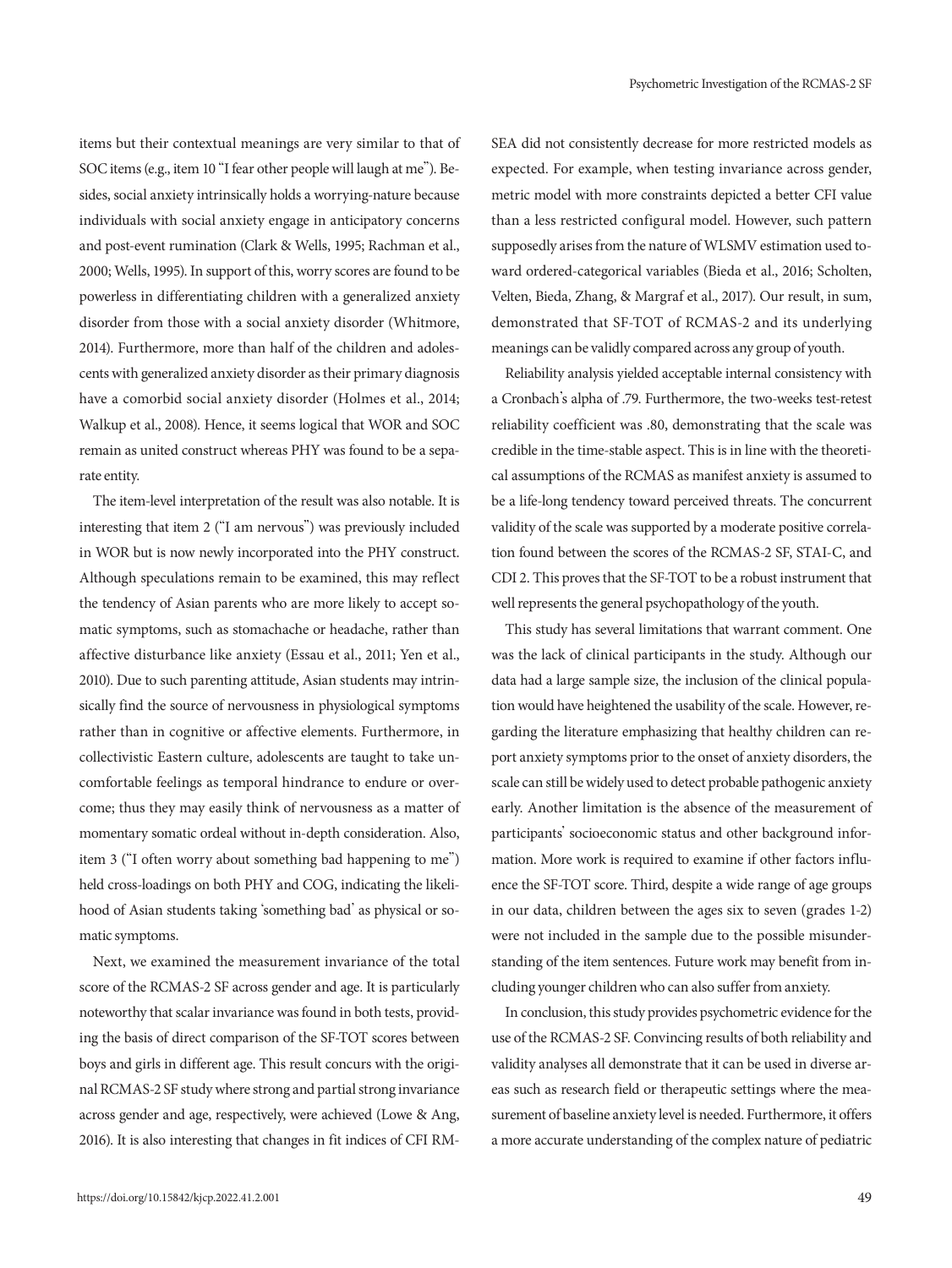anxiety as the unidimensionality of the scale is rejected. The RC-MAS-2 SF score would benefit those who are interested in timeefficient comparisons of the anxiety severity between boys and girls.

#### Author contributions statement

HYY, a clinical psychology resident in the Department of Psychiatry at Samsung Medical Center, analyzed the data and wrote the manuscript. EHL, a clinical psychologist at the Depression Center at Samsung Medical Center, contributed to the data interpretation. He also led the preparation and correction of the manuscript. STH, a professor from the Department of Psychology at Chungbuk National University, designed the study process in general. He also vastly contributed to data collection the data for this study. SHH, a professor at the Chinju National University of Education, assisted in data collection and clitically revised the article. JHK, a supervisor of the Department of Psychiatry at Samsung Medical Center and a processor of Sungkyunkwan University School of Medicine, served as the principal investigator of the research and supervised the research process in general. All the authors provided critical feedback, participated in the revision of the manuscript, and approved the final submission.

## **References**

- Ahlen, J., Vigerland, S., & Ghaderi, A. (2018). Development of the Spence Children's Anxiety Scale-Short version (SCAS-S). *Journal of Psychopathology and Behavioral Assessment, 40*, 288-304.
- Ahmad, R., & Mansoor, I. (2011). What I think and feel: Translation and adaptation of Revised Children's Manifest Anxiety Scale, Second Edition (RCMAS-2) and its reliability assessment. *The International Journal of Educational and Psychological Assessment, 8*, 1-11.
- Barker, M. M., Beresford, B., Bland, M., & Fraser, L. K. (2019). Prevalence and incidence of anxiety and depression among children, adolescents, and young adults with life-limiting conditions: A systematic review and meta-analysis. *JAMA Pediatrics, 173*, 835-844.
- Beard, C., Sawyer, A. T., & Hofmann, S. G. (2012). Efficacy of attention bias modification using threat and appetitive stimuli: A meta-analytic review. *Behavior Therapy, 43*, 724-740.
- Bieda, A., Hirschfeld, G., Schönfeld, P., Brailovskaia, J., Zhang, X. C., & Margraf, J. (2016). Universal happiness? Cross-cultural measurement invariance of scales assessing positive mental health. *Psychological Assessment, 29*, 408-421.

Bienvenu, O. J., & Ginsburg, G. S. (2007). Prevention of anxiety

disorders. *International Review of Psychiatry, 19*, 647-654.

- Billieux, J., Rochat, L., Ceschi, G., Carré, A., Offerlin-Meyer, I., Defeldre, A. C., Khazaal, Y., Besche-Richard, C., Van der Linden, M. (2012). Validation of a short French version of the UPPS-P Impulsive Behavior Scale. *Comprehensive Psychiatry, 53*, 609-615.
- Bittner, A., Egger, H. L., Erkanli, A., Jane Costello, E., Foley, D. L., & Angold, A. (2007). What do childhood anxiety disorders predict? *Journal of Child Psychology and Psychiatry, 48*, 1174-1183.
- Boschloo, L., Schoevers, R. A., van Borkulo, C. D., Borsboom, D., & Oldehinkel, A. J. (2016). The network structure of psychopathology in a community sample of preadolescents. *Journal of Abnormal Psychology, 125*, 599.
- Cha, Y., Lee, E., Hwang, S., Hong, S., & Kim, J. (2020). Psychometric investigation of the Korean Version of the Revised Children's Manifest Anxiety Scale, Second Edition. *Korean Journal of Clinical Psychology, 39*, 203-214.
- Chan, S. M., & Leung, C. H. (2015). Factor structure of the screen for child anxiety-related emotional disorders (SCARED) in a community sample of Hong Kong Chinese adolescents. *Child Psychiatry and Human Development, 46*, 671-682.
- Chen, F. F. (2007). Sensitivity of goodness of fit indexes to lack of measurement invariance. *Structural Equation Modeling, 14*, 464- 504.
- Cheung, G. W., & Rensvold, R. B. (2002). Evaluating goodness-offit indexes for testing measurement invariance. *Structural Equation Modeling, 9*, 233-255.
- Chisholm, D., Sweeny, K., Sheehan, P., Rasmussen, B., Smit, F., Cuijpers, P., & Saxena, S. (2016). Scaling-up treatment of depression and anxiety: A global return on investment analysis. *The Lancet Psychiatry, 3*, 415-424.
- Cho, S. C., & Choi, J. S. (1989). Development of the Korean form of the state-trait anxiety inventory for children. *Seoul Journal of Psychiatry, 14*, 150-157.
- Chorpita, B. F., Plummer, C. M., & Moffitt, C. E. (2000). Relations of tripartite dimensions of emotion to childhood anxiety and mood disorders. *Journal of Abnormal Child Psychology, 28*, 299- 310.
- Chorpita, B. F., Yim, L., Moffitt, C., Umemoto, L. A., & Francis, S. E. (2000). Assessment of symptoms of DSM-IV anxiety and depression in children: A revised child anxiety and depression scale. *Behaviour Research and Therapy, 38*, 835-855.
- Copeland, W. E., Angold, A., Shanahan, L., & Costello, E. J. (2014). Longitudinal patterns of anxiety from childhood to adulthood: the Great Smoky Mountains Study. *Journal of the American Academy of Child and Adolescent Psychiatry, 53*, 21-33.
- Costello, E. J., Egger, H. L., & Angold, A. (2004). Developmental Epidemiology of Anxiety Disorders. In T. H. Ollendick & J. S. March (Eds.), Phobic and anxiety disorders in children and adolescents: A clinician's guide to effective psychosocial and phar-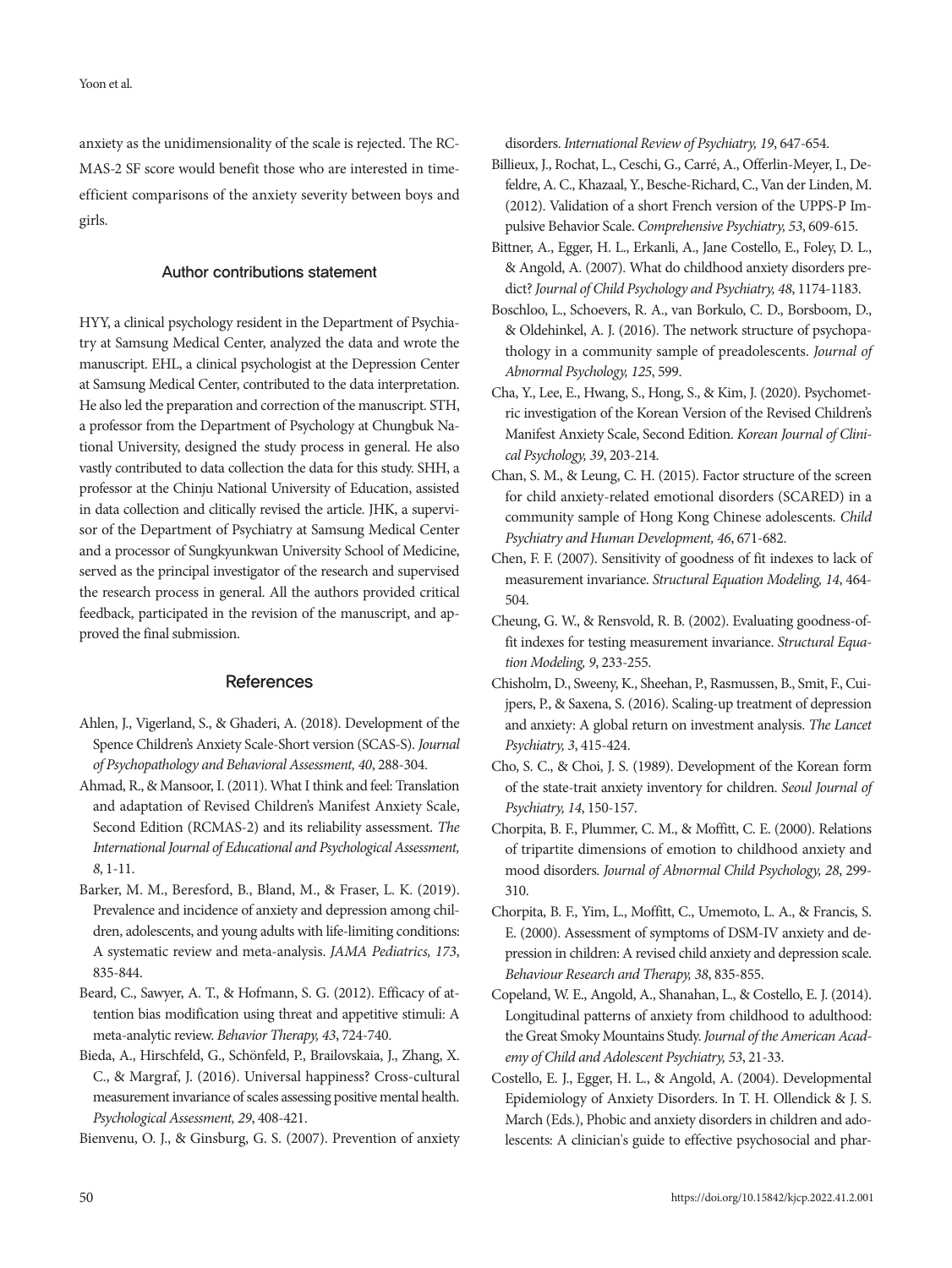macological interventions (pp. 61-91). Oxford University Press.

- Clark, D. M., & Wells, A. (1995). A cognitive model. *Social Phobia: Diagnosis, Assessment, and Treatment, 69*, 1025.
- Creswell, C., Schniering, C. A., & Rapee, R. M. (2005). Threat interpretation in anxious children and their mothers: Comparison with nonclinical children and the effects of treatment. *Behaviour Research and Therapy, 43*, 1375-1381.
- Daleiden, E. L., & Vasey, M. W. (1997). An information-processing perspective on childhood anxiety. *Clinical Psychology Review, 17*, 407-429.
- Ebesutani, C., Regan, J., Smith, A., Reise, S., Higa-McMillan, C., & Chorpita, B. F. (2012). The 10-item positive and negative affect schedule for children, child and parent shortened versions: Application of item response theory for more efficient assessment. *Journal of Psychopathology and Behavioral Assessment, 34*, 191- 203.
- Essau, C. A., Ishikawa, S. I., Sasagawa, S., Sato, H., Okajima, I., Otsui, K., Georgiou, G. A., O'Callaghan, J., & Michie, F. (2011). Anxiety symptoms among adolescents in Japan and England: Their relationship with self‐construals and social support. *Depression and Anxiety, 28*, 509-518.
- Fenley, A. R., Langer, D. A., Blake, P. R., & Pincus, D. B. (2021). The relation between risk perception and anxiety in youth: An investigation using a novel developmentally tailored measure. *Journal of Psychopathology and Behavioral Assessment*. https:// doi.org/10.1007/s10862-021-09893-0
- Flora, D. B., & Curran, P. J. (2004). An empirical evaluation of alternative methods of estimation for confirmatory factor analysis with ordinal data. *Psychological Methods, 9*, 466-491.
- Gaesser, A. H., & Karan, O. C. (2017). A randomized controlled comparison of emotional freedom technique and cognitive-behavioral therapy to reduce adolescent anxiety: A pilot study. *The Journal of Alternative and Complementary Medicine, 23*, 102-108.
- Garber, J., & Weersing, V. R. (2010). Comorbidity of anxiety and depression in youth: implications for treatment and prevention. *Clinical Psychology: Science and Practice, 17*, 293-306.
- Gau, S. S., Chong, M. Y., Chen, T. H., & Cheng, A. T. (2005). A 3-year panel study of mental disorders among adolescents in Taiwan. *The American Journal of Psychiatry, 162*, 1344-1350.
- Hale, W. W., Crocetti, E., Raaijmakers, Q. A., & Meeus, W. H. (2011). A meta‐analysis of the cross‐cultural psychometric properties of the Screen for Child Anxiety Related Emotional Disorders (SCARED). *Journal of Child Psychology and Psychiatry, 52*, 80-90.
- Holmes, M. C., Donovan, C. L., Farrell, L. J., & March, S. (2014). The efficacy of a group-based, disorder-specific treatment program for childhood GAD–A randomized controlled trial. *Behaviour Research and Therapy, 61*, 122-135.

Hu, L. T., & Bentler, P. M. (1999). Cutoff criteria for fit indexes in

covariance structure analysis: Conventional criteria versus new alternatives. *Structural Equation Modeling, 6*, 1-55.

- Keller, M. B., Lavori, P. W., Wunder, J., Beardslee, W. R., Schwartz, C. E., & Roth, J. (1992). Chronic course of anxiety disorders in children and adolescents. *Journal of the American Academy of Child and Adolescent Psychiatry, 31*, 595-599.
- Kim, H. J., Lee, E. H., Hwang, S. T., Hong, S. H., & Kim, J. H. (2018). Psychometric properties of the Children's Depression Inventory-2 among a community-based sample of Korean children and adolescents. *Korean Journal of Clinical Psychology, 37*, 177-186.
- Kim, J. H., Tsai, W., Kodish, T., Trung, L. T., Lau, A. S., & Weiss, B. (2019). Cultural variation in temporal associations among somatic complaints, anxiety, and depressive symptoms in adolescence. *Journal of Psychosomatic Research, 124*, 109763.
- Kovacs M. (2010). *Children's depression inventory second edition (CDI 2) manual.* NY: Multi-Health Services Publishing.
- Krebs, G., Pile, V., Grant, S., Degli Esposti, M., Montgomery, P., & Lau, J. Y. (2018). Research review: Cognitive bias modification of interpretations in youth and its effect on anxiety: A meta‐analysis. *Journal of Child Psychology and Psychiatry, 59*, 831-844.
- Lau, J. Y., & Waters, A. M. (2017). Annual research review: An expanded account of information‐processing mechanisms in risk for child and adolescent anxiety and depression. *Journal of Child Psychology and Psychiatry, 58*, 387-407.
- Li, H. C. W., & Lopez, V. (2007). Development and validation of a short form of the Chinese version of the State Anxiety Scale for Children. *International Journal of Nursing Studies, 44*, 566-573.
- Lowe, P. A. (2015b). The revised Children's manifest anxiety scale– second edition short form: Examination of the psychometric properties of a brief measure of general anxiety in a sample of children and adolescents. *Journal of Psychoeducational Assessment, 33*, 719-730.
- Lowe, P. A. (2015a). *Reliability and validity of the RCMAS-2 Short Form scores*. Paper presented at the annual meeting of the National Association of School Psychologists, Orlando, FL.
- Lowe, P. A., & Ang, R. P. (2016). Examination of measurement invariance across culture and gender on the RCMAS-2 short form among Singapore and US adolescents. *Journal of Psychoeducational Assessment, 34*, 192-198.
- Mahakwe, G., Johnson, E., Karlsson, K., & Nilsson, S. (2021). A systematic review of self-report instruments for the measurement of anxiety in hospitalized children with cancer. *International Journal of Environmental Research and Public Health, 18*, 1911.
- McElroy, E., Fearon, P., Belsky, J., Fonagy, P., & Patalay, P. (2018). Networks of depression and anxiety symptoms across development. *Journal of the American Academy of Child & Adolescent Psychiatry, 57*, 964-973.
- McEvoy, P. M., Salmon, K., Hyett, M. P., Jose, P. E., Gutenbrunner,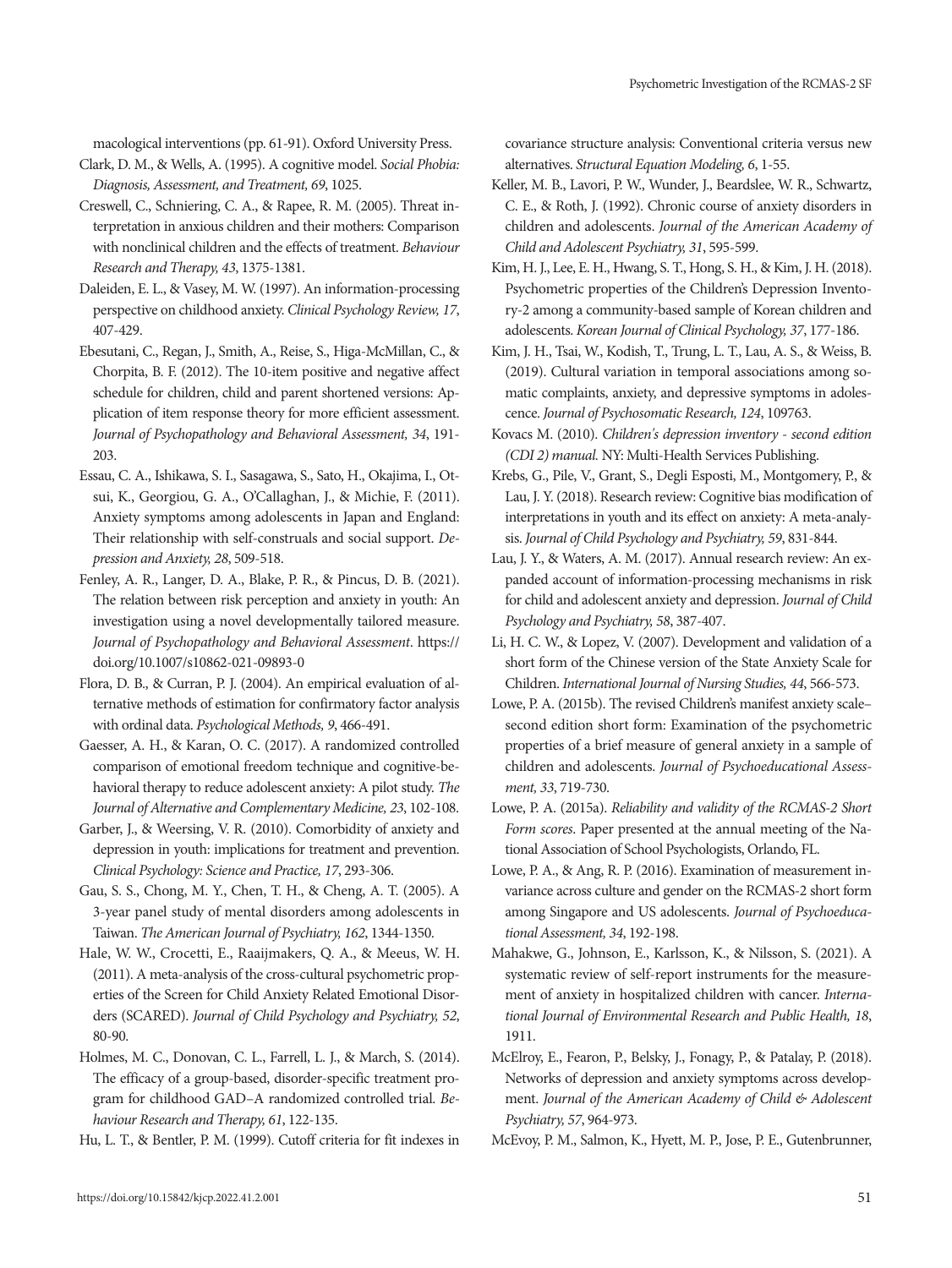#### Yoon et al.

C., Bryson, K., & Dewhirst, M. (2019). Repetitive negative thinking as a transdiagnostic predictor of depression and anxiety symptoms in adolescents. *Assessment, 26*, 324-335.

- Meredith, W. (1993). Measurement invariance, factor analysis and factorial invariance. *Psychometrika, 58*, 525-543.
- Merikangas, K. R., He, J. P., Burstein, M., Swanson, S. A., Avenevoli, S., Cui, L., Benjet, C., Georgiades, K., & Swendsen, J. (2010). Lifetime prevalence of mental disorders in US adolescents: Results from the National Comorbidity Survey Replication–Adolescent Supplement (NCS-A). *Journal of the American Academy of Child and Adolescent Psychiatry, 49*, 980-989.
- Muthén, B. O. (1984). A general structural equation model with dichotomous, ordered categorical, and continuous latent variable indicators. *Psychometrika, 49*, 115-132.
- Muthén, L. K., & Muthén, B. O. (2012). *Mplus: Statistical analysis with latent variables; User's guide (7th ed.).* CA: Author.
- Pina, A. A., Little, M., Knight, G. P., & Silverman, W. K. (2009). Cross-ethnic measurement equivalence of the RCMAS in Latino and White youth with anxiety disorders. *Journal of Personality Assessment, 91*, 58-61.
- Raad, J. M. (2013). *Validation of the Revised Children's Manifest Anxiety Scale, (RCMAS-2) scores for children with specific learning disabilities* (Doctoral dissertation). http://guides.lib.ku.edu/ etd
- Rachman, S., Grüter-Andrew, J., & Shafran, R. (2000). Post-event processing in social anxiety. *Behaviour Research and Therapy, 38*, 611-617.
- R Core Team (2020). *R: A language and environment for statistical computing*. Vienna, Austria: R Foundation for Statistical Computing. https://www.R-project.org
- Reuland, M. M., & Teachman, B. A. (2014). Interpretation bias modification for youth and their parents: A novel treatment for early adolescent social anxiety. *Journal of Anxiety Disorders, 28*, 851-864.
- Revelle, W. (2015). *Psych: Procedures for personality and psychological research*. http://personality-project.org/r
- Reynolds, C. R., & Richmond, B. O. (1985). *Revised children's manifest anxiety scale (RCMAS) Manual*. CA: Western Psychological Services.
- Reynolds, C. R., & Richmond, B. O. (2008). *The Revised Children's Manifest Anxiety Scale, Second Edition (RCMAS-2)*. Los Angeles, CA: Western Psychological Services.
- Rolstad, S., Adler, J., & Rydén, A. (2011). Response burden and questionnaire length: Is shorter better? A review and meta-analysis. *Value in Health, 14*, 1101-1108.
- Rosseel, Y. (2012). Lavaan: An R package for structural equation modeling and more. Version 0.5–12 (BETA). *Journal of Statistical Software, 48*, 1-36.
- Saviola, F., Pappaianni, E., Monti, A., Grecucci, A., Jovicich, J., &

De Pisapia, N. (2020). Trait and state anxiety are mapped differently in the human brain. *Scientific Reports, 10*, 1-11.

- Schaumberg, K., Zerwas, S., Goodman, E., Yilmaz, Z., Bulik, C. M., & Micali, N. (2019). Anxiety disorder symptoms at age 10 predict eating disorder symptoms and diagnoses in adolescence. *Journal of Child Psychology and Psychiatry, 60*, 686-696.
- Schisler, T., Lander, J., & Fowler-Kerry, S. (1998). Assessing children's state anxiety. *Journal of Pain and Symptom Management, 16*, 80-86.
- Scholten, S., Velten, J., Bieda, A., Zhang, X. C., & Margraf, J. (2017). Testing measurement invariance of the Depression, Anxiety, and Stress Scales (DASS-21) across four countries. *Psychological Assessment, 29*, 1376.
- Simon, E., Bos, A. E., Verboon, P., Smeekens, S., & Muris, P. (2017). Psychometric properties of the Youth Anxiety Measure for DSM-5 (YAM-5) in a community sample. *Personality and Individual Differences, 116*, 258-264.
- Spence, S. H., Barrett, P. M., & Turner, C. M. (2003). Psychometric properties of the Spence Children's Anxiety Scale with young adolescents. *Journal of Anxiety Disorders, 17*, 605-625.
- Spielberger, C. D., Edwards, C. D., Lushene, R. E., Montuori, J., & Platzek, D. (1973). *State-trait anxiety inventory for children*. Palo Alto, CA: Consulting Psychologists Press.
- Strauss, C. C., Last, C. G., Hersen, M., & Kazdin, A. E. (1988). Association between anxiety and depression in children and adolescents with anxiety disorders. *Journal of Abnormal Child Psychology, 16*, 57-68.
- Van Oort, F. V. A., Greaves‐Lord, K., Verhulst, F. C., Ormel, J., & Huizink, A. C. (2009). The developmental course of anxiety symptoms during adolescence: The TRAILS study. *Journal of Child Psychology and Psychiatry, 50*, 1209-1217.
- Van de Schoot, R., Lugtig, P., & Hox, J. (2012). A checklist for testing measurement invariance. *European Journal of Developmental Psychology, 9*, 486-492.
- Varela, R. E., & Hensley-Maloney, L. (2009). The influence of culture on anxiety in Latino youth: A review. *Clinical Child and Family Psychology Review, 12*, 217-233.
- Varela, R. E., & Biggs, B. K. (2006). Reliability and validity of the Revised Children's Manifest Anxiety Scale (RCMAS) across samples of Mexican, Mexican American, and European American children: A preliminary investigation. *Anxiety, Stress and Coping: An International Journal, 19*, 67-80.
- Walkup, J. T., Albano, A. M., Piacentini, J., Birmaher, B., Compton, S. N., Sherrill, J. T., Ginsburg, G. S., Rynn, M. A., McCracken, J., Waslick, B., Iyengar, S., March, J. S., & Kendall, P. C. (2008). Cognitive behavioral therapy, sertraline, or a combination in childhood anxiety. *New England Journal of Medicine, 359*, 2753-2766.
- Weems, C. F., Graham, R. A., Scott, B. G., Banks, D. M., & Russell, J. D. (2013). Suppressor effects and age differences in the expres-